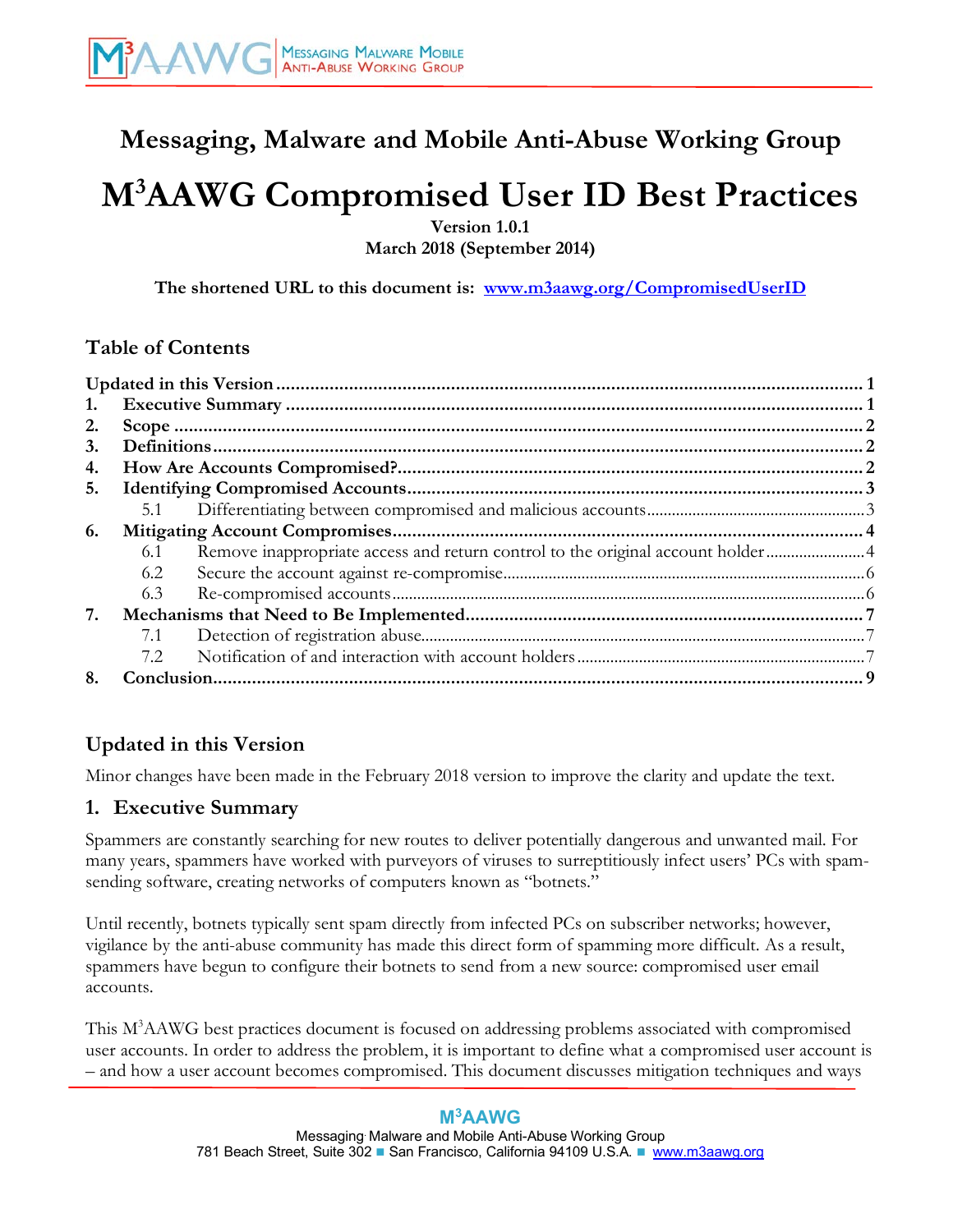of identifying compromised accounts. Rounding out the document is a set of recommendations to ensure the long-term security of accounts to prevent "re-compromise."

This document is intended for operations staff involved in the creation and management of end-user accounts, as well as for abuse-desk personnel who deal with the repercussions of compromised end-user accounts.

## <span id="page-1-0"></span>**2. Scope**

This document provides advice on how to deal with compromised accounts: specifically, how to deny access to the unauthorized user of an account while ensuring continuity of access to the original account holder, if possible.

This document does not deal with the separate – and equally challenging – problem of accounts that were originally created for the purpose of abuse<sup>1</sup>. We will touch on, but will not advise on, the topic of detecting and preventing malicious account registration.

This document will not address compromised employee accounts because these call for a different and a considerable remediation approach above and beyond that of a compromised end user account. We also will not deal with situations in which an account holder is tricked into a one-time action resulting in the propagation of click-jacking, trojans with credential-stealing behaviors, straightforward worms, etc.

## **3. Definitions**

<span id="page-1-1"></span>**User Account**: A set of services provided to a user for his or her exclusive use and secured through the use of a password or other authentication method.

<span id="page-1-2"></span>**Compromised User Account**: A User Account that is fully or partially under the unauthorized control of someone other than the legitimate user.

## **4. How Are Accounts Compromised?**

An account can become compromised in a wide variety of ways including, but not limited to, the following:

- Credential compromise: Unpatched network or software security vulnerabilities are exploited to leak users' credentials or an attacker compromises a legitimate site and steals the credential database for reuse.
- Phishing: An attacker pretends to be a legitimate site or sender and, as a result, users willingly provide their account credentials.
- Keyloggers: An attacker compromises the user's machine and steals all credentials entered on it.
- Theft of temporary credentials (for example, cookies): An attacker sniffs a network (e.g., via unencrypted connections) or performs cross-site scripting (XSS) attacks.
- Password guessing (brute force attacks): An attacker tries common passwords on many accounts or many passwords on individual accounts.

-

<sup>&</sup>lt;sup>1</sup>In some cases, we will discuss this type of abuse because it is often detected and handled via the same channels and must be considered when designing procedures to deal with compromised accounts.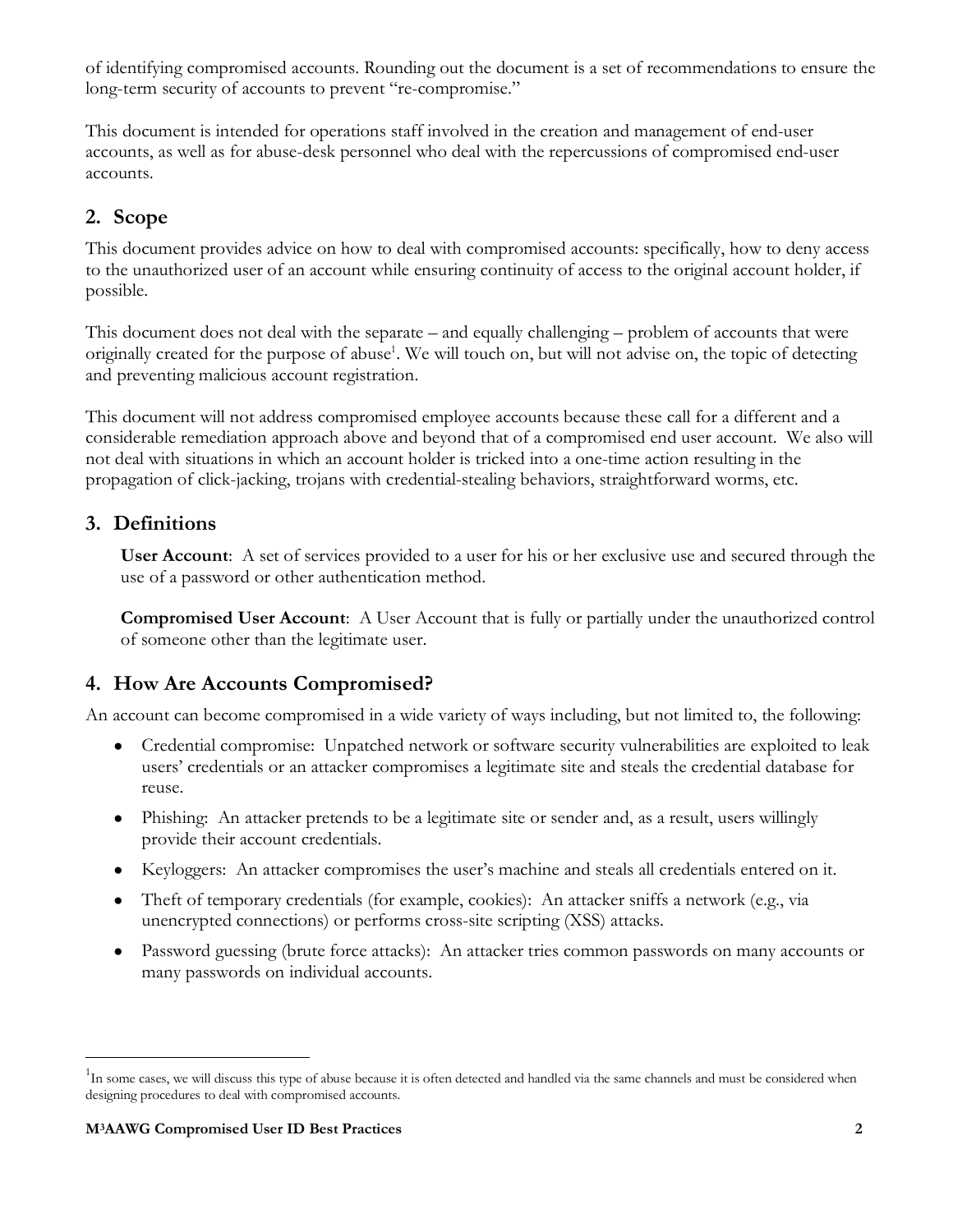Other possible sources include using social engineering on the account holder or the provider as well as compromising provider employees.

While it is important for providers to prevent attacks when possible, there are always attacks that succeed by taking advantage of human susceptibility. Consequently, providers should assume there will always be compromised accounts.

## <span id="page-2-0"></span>**5. Identifying Compromised Accounts**

Because the definition of an "account" is highly dependent on the particular factors local to a service provider organization, it is difficult to prescribe a single set of steps that will successfully identify compromised accounts in an organization. However, the recommendations below are provided as a general, high-level approach and can be applied by any organization to make the identification of compromised accounts easier.

Attackers compromise accounts to satisfy a goal, such as sending spam. In working to satisfy their goals, attackers usually cause a compromised account to behave differently than it normally would if it were being used by the legitimate user. This varying behavior might be noticed by an organization's own systems, by the legitimate user, by other users or by third parties.

It is important to note that accounts suspected of malicious or irresponsible activity are not necessarily compromised accounts. There may be accounts where the account holder is intentionally doing something bad or irresponsible with either a single account or multiple accounts. (See "7.1 Detection of Registration [Abuse"](#page-6-3) below for information about mass account registrations.) If there is a pattern of previous valid use, however, the account may have been compromised. There is a good possibility in this case that there is a valid owner who has lost control of the account.

#### **5.1 Differentiating between compromised and malicious accounts**

One solution to identifying compromised accounts is to tap into the feedback from those individuals and systems that can detect and report that an account is behaving differently than it normally does.

Good sources of account behavior feedback include the following:

- <span id="page-2-1"></span>• Account owners themselves reporting that their account has been compromised, presumably after observing strange behavior in relation to their account; e.g., the emission of spam from their email address.
- Other users or third-party data providers reporting activities consistent with a compromised account.
- Behavior tracking and analysis Accounts that have established behavior patterns may call for special actions when they show behavior outside those patterns. For example, common indications of compromise are accounts that log in from unexpected locations, accounts that suddenly send messages to all of their contacts, or accounts that delete all their sent mail.
- Detection of undesirable or unreasonable behavior –- Some behaviors are consistently suspicious. For example, accounts with logins from widely separated geographical areas in short periods of time or that send messages containing hostile URLs may be detected as possibly compromised.
- Feedback loops provided by other service providers can help identify compromised accounts. An account may be in trouble if a feedback loop is suddenly generating a significant number of spam reports or complaints related to it.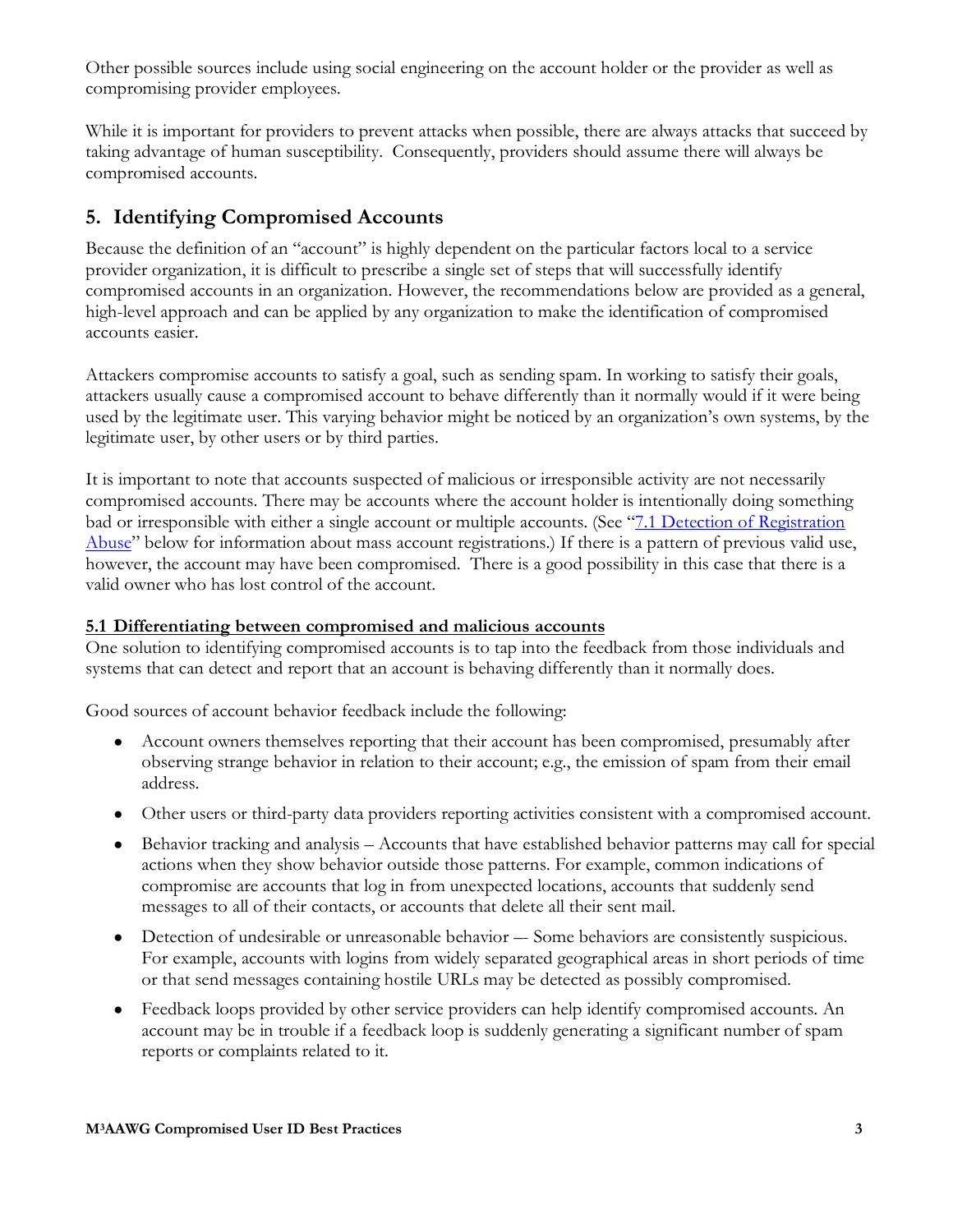Sometimes account compromise happens long before an attacker engages in detectable behavior. For example, an attacker might obtain a list of user names and passwords but not access the accounts for several weeks or months before finally logging in and engaging in a spamming campaign using the compromised accounts. By tapping into third-party reports and data sources, service providers can gain advance warning of such pending or probable account compromise.

The following is a list of good sources of information to help identify potentially compromised accounts:

- Third parties reporting found credentials; e.g., security researchers reporting they have discovered a cache of user names and passwords.
- Attackers publishing lists of compromised accounts.
- Notification of related compromise Lists of compromised accounts at one site will often identify linked accounts that can be used to compromise accounts at another site. Attackers will follow these links and defenders need to do so, too.
- Detection of a pattern of account compromise Once a compromised account is identified, it might be possible to use its characteristics to identify others.

Note that none of these methods will always reliably identify compromised accounts. Providers must verify that accounts are actually compromised — or at least, have a high probability of being compromised before acting on them. Machine techniques may or may not be helpful in verifying whether an account has been compromised; consultation with the actual account owner may be required for accurate and full verification.

## <span id="page-3-0"></span>**6. Mitigating Account Compromises**

Mitigating compromised services varies significantly based on factors such as whether end users can create new accounts openly on the Web (versus requiring a formal interaction with customer support), whether user accounts are tied to other products or services, and the specific methods an organization uses to communicate with customers. Listed below are basic guidelines, which should apply to most scenarios.

Returning a compromised account to its rightful owner, if one exists, involves the following steps:

- 1. Identify compromised accounts.
- 2. Remove inappropriate access and return control to the original account holder.
- <span id="page-3-1"></span>3. Secure the account against re-compromise.

#### **6.1 Remove inappropriate access and return control to the original account holder**

The best way to remove the attacker's control of the account depends on what was compromised and how it is being exploited. Therefore, the detection of compromised accounts should be categorized by compromise type, as each type requires different treatments.

| Compromised temporary credential  |                                                                                                                                                                     |  |
|-----------------------------------|---------------------------------------------------------------------------------------------------------------------------------------------------------------------|--|
| <b>Examples</b>                   | Cookie theft via XSS or network snifting; session hijacking                                                                                                         |  |
| Distinguishing<br>characteristics | Temporary credentials have a limited scope of action and these attacks can usually be<br>distinguished from other types of compromise by the fact that they confine |  |
|                                   | themselves to actions for which the temporary credentials can be used.                                                                                              |  |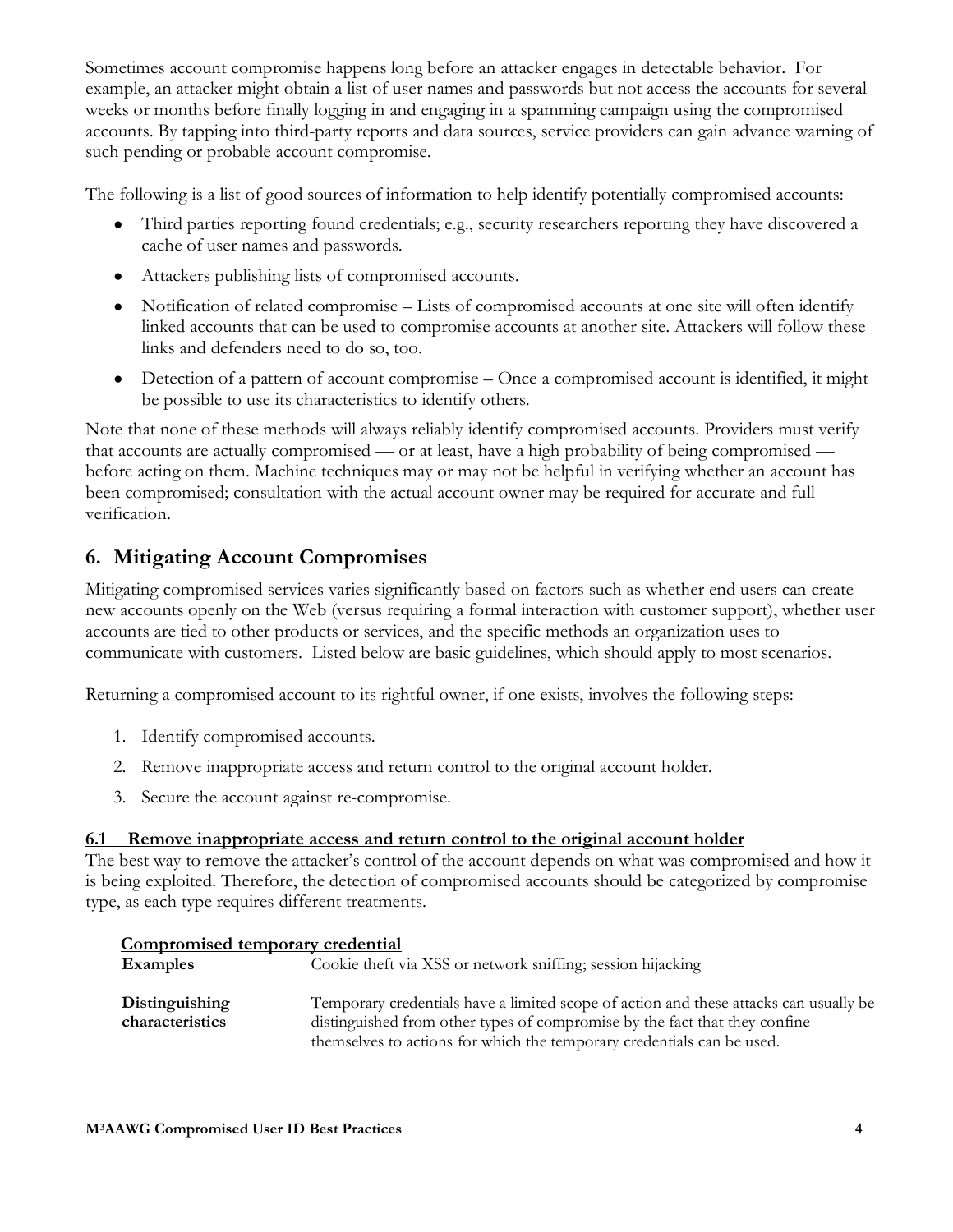| Mitigation                        | Invalidate the temporary credential and have the user re-authenticate with a<br>permanent credential.                                                                                                                                                                                                                |
|-----------------------------------|----------------------------------------------------------------------------------------------------------------------------------------------------------------------------------------------------------------------------------------------------------------------------------------------------------------------|
| Requirements                      | Detection of the issue; methods for invalidating a temporary credential in use.                                                                                                                                                                                                                                      |
| Recommendations                   | Temporary credentials should be issued with a limited lifespan. Providers should have<br>a bulk mechanism for invalidating temporary credentials when compromise is<br>detected. Users should also be able to invalidate temporary credentials they believe<br>have been compromised.                                |
|                                   | Compromised permanent credential, mass exploit                                                                                                                                                                                                                                                                       |
| <b>Examples</b>                   | Compromised accounts that are sending spam to their contacts or operating as<br>part of a botnet, or accounts whose credentials have been compromised as part<br>of a known exploit.                                                                                                                                 |
| Distinguishing<br>characteristics | Involves large numbers of accounts and cookie-cutter exploitation with little or<br>no customization. It is distinguished from abusive registration by accounts<br>talking to contacts or accessing information about contacts after a pattern of<br>previous good behavior.                                         |
| Mitigation                        | Invalidate the compromised credentials and force the account owner to set a<br>new one. Mechanisms for preventing re-compromise are discussed in Section<br>6.2. and specific details for resetting the user's credentials are discussed in<br>Section 7.2.                                                          |
| Requirements                      | Prompt the user to set a new password upon login. In addition, a mechanism<br>for locking out the compromised credential while still allowing the account-<br>holder to reset it should be put into place.                                                                                                           |
| Recommendations                   | Providers should have a bulk mechanism for forcing users to change<br>compromised credentials. However, we recommend making the credential<br>change process difficult to automate (e.g., by incorporating CAPTCHAs or<br>requiring answers to password-recovery questions) to increase the cost to<br>the attacker. |

#### <span id="page-4-0"></span>**Compromised permanent credential, customized exploit**

If mitigation attempts inconvenience mass exploiters, they will change their tactics to the point where human intervention is required to mitigate the abuse.

| <b>Examples</b>                   | Stranded traveler; accounts sending mail to the users' contacts claiming that the<br>account owner has been mugged while on an unexpected business trip and<br>asking for money to be wired.                                                                                                                                                                                                                                   |
|-----------------------------------|--------------------------------------------------------------------------------------------------------------------------------------------------------------------------------------------------------------------------------------------------------------------------------------------------------------------------------------------------------------------------------------------------------------------------------|
| Distinguishing<br>characteristics | The compromise is hand-crafted for each victim, but there are numerous<br>victims. The attacker is at a social and physical distance from the victim.                                                                                                                                                                                                                                                                          |
| Mitigation                        | These attacks will always require human intervention by someone who is<br>familiar with both customer service and fraud, and who has a technical<br>background. In some cases, the only available mitigation will be to cancel the<br>account because it is impossible to determine the original owner. In other cases,<br>it may be necessary to set up a new account and transfer some contents of the<br>old account to it. |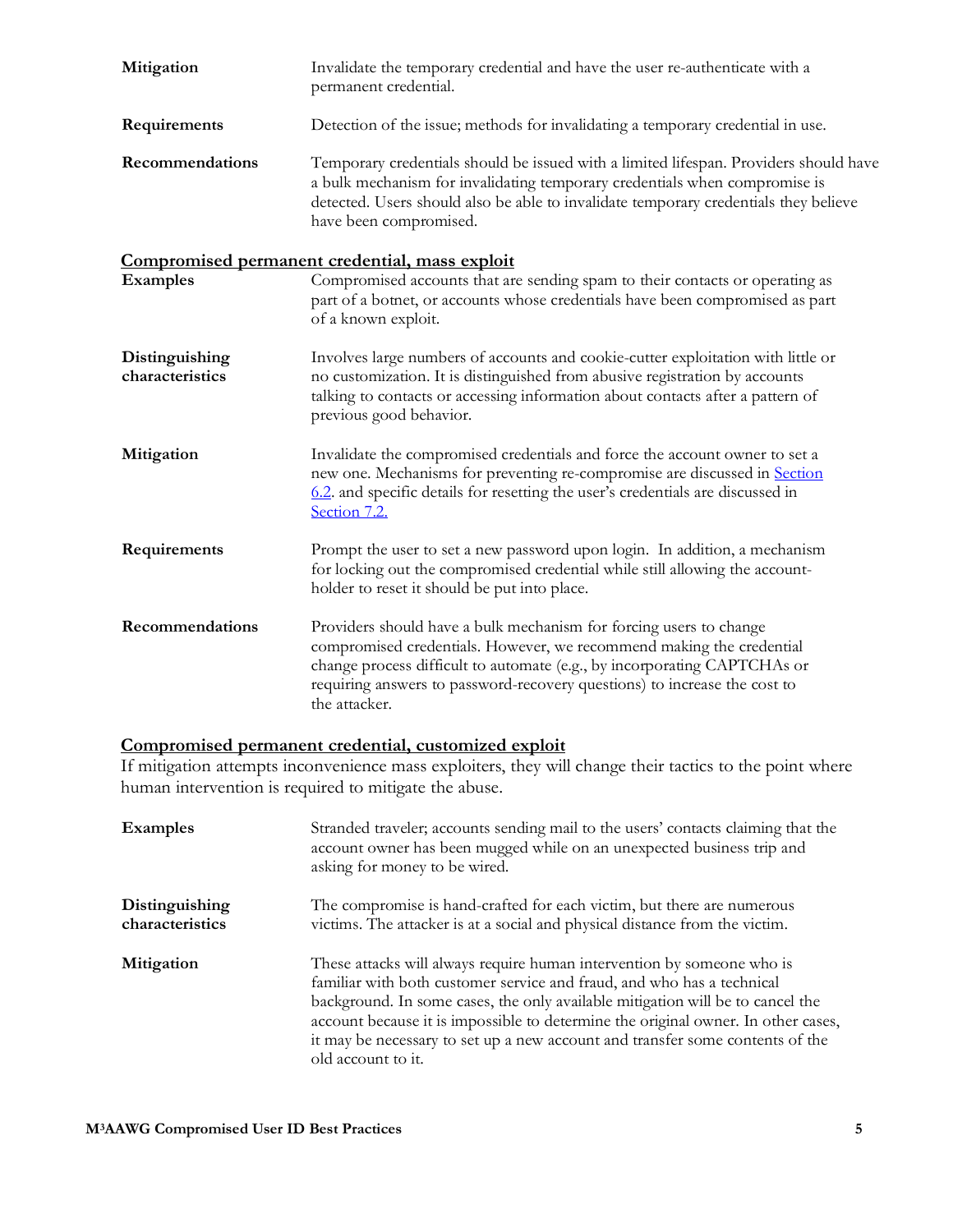#### <span id="page-5-3"></span>**Compromised permanent credential, human exploit**

| <b>Examples</b>                   | <u>оониртопносы регимнент егесеситим паппан еприоте</u><br>Stalking attacks on celebrities, ex-partners and family members.                                                                                                                                                                                                                                                       |
|-----------------------------------|-----------------------------------------------------------------------------------------------------------------------------------------------------------------------------------------------------------------------------------------------------------------------------------------------------------------------------------------------------------------------------------|
| Distinguishing<br>characteristics | Attack is on a more personal scale; the attacker is physically or socially close to<br>the victim. The attacker may be willing to invest substantial amounts of effort<br>into compromising the account.                                                                                                                                                                          |
| Mitigation                        | Mitigation requirements are similar to those defined in the previous section,<br>"Compromised permanent credential, customized exploit."                                                                                                                                                                                                                                          |
| Requirements                      | Mechanisms to identify and freeze accounts in contention; trained personnel<br>needed to resolve issues; mechanisms for the provider personnel to find<br>relevant account data.                                                                                                                                                                                                  |
| Recommendations                   | Providers should have an escalation process allowing accounts in contention to<br>be referred to staff for a more thorough evaluation and investigation, as<br>appropriate. Providers should have the ability to freeze accounts pending staff<br>intervention by the provider. Providers should have the ability to transfer<br>account contents to a new account, if necessary. |

#### <span id="page-5-2"></span>**6.2 Secure the account against re-compromise**

Several steps can help to prevent re-compromise after an account is returned to the legitimate user. These steps include:

- <span id="page-5-0"></span>● Assist the user in identifying and removing any back doors left by the exploit; i.e., changes to contact mechanisms, email forwarding, reply-to addresses.
- Prevent password reuse.
- Institute stronger password requirements.
- Request the user to implement two-factor authentication, if available.
- Educate the user about the means of compromise, if known.
- Notify other providers if the compromise involves their accounts.
- <span id="page-5-1"></span>• Encourage users to only access account resources via secure mechanisms, if available (e.g., IMAPS) instead of IMAP)

#### **6.3 Re-compromised accounts**

Accounts that are compromised multiple times call for special handling rather than putting them through the same recovery process over and over again. Deployment measures to look for re-compromise should be put into place to limit recovery cycles, effort and further abuse.

Accounts may be detected as compromised multiple times due to:

- Flaws in the detection process causing false positives.
- Compromise of something other than the account credentials, such as a compromise of the account holder's computer, a network the account holder frequently uses, or the provider itself.
- Account holders who do not have adequate skills to protect their account credentials.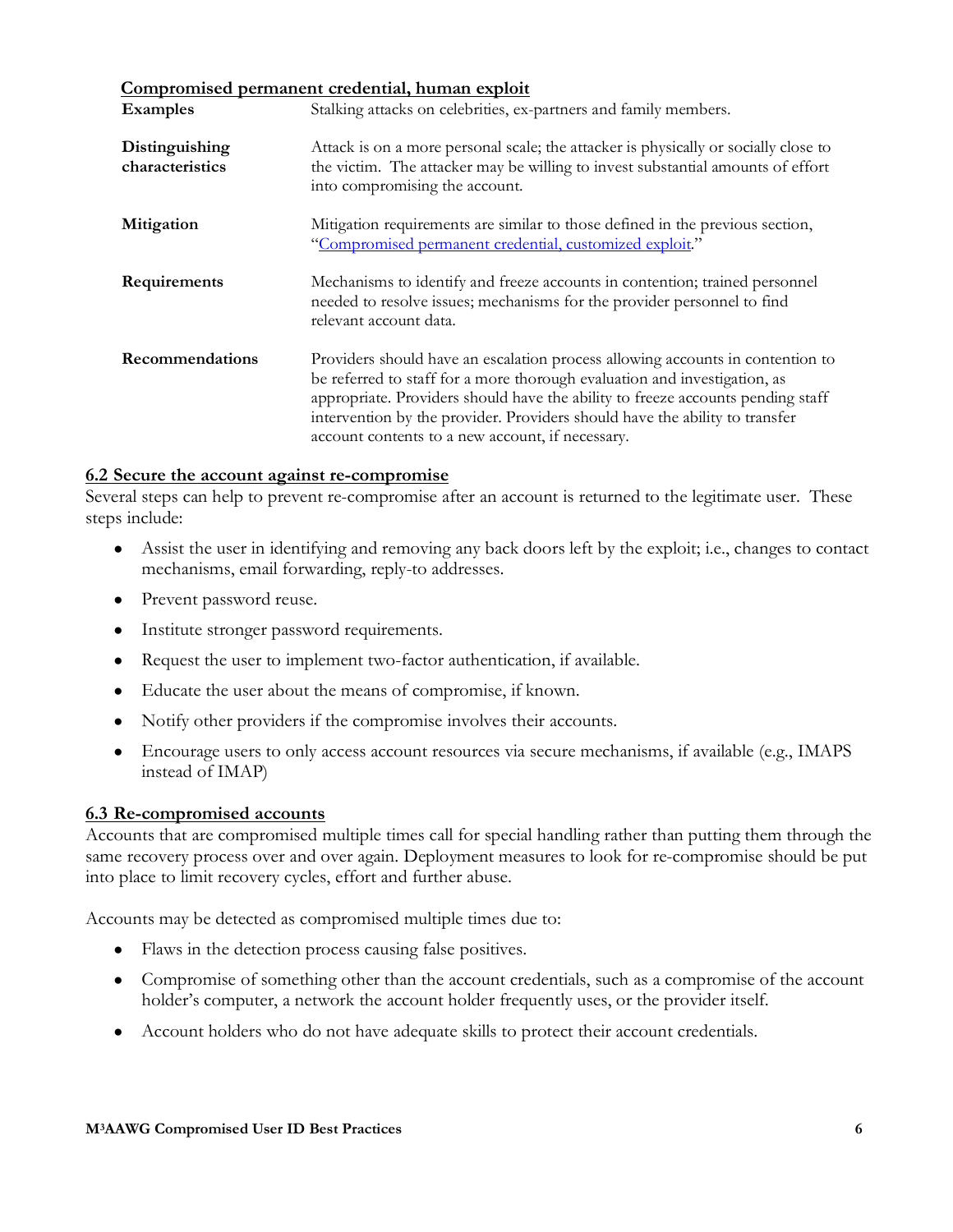<span id="page-6-3"></span>These cases require separate handling. In the last case, someone must be authorized to make a business decision on the next steps: Do you retain the customer, possibly with special requirements, or send their business elsewhere?

## <span id="page-6-0"></span>**7. Mechanisms that Need to Be Implemented**

Much of the real work in mitigating the effects of compromised accounts requires building mechanisms to detect and mitigate the compromise. These mechanisms range from provider-specific work that makes automated detection and user notification systems effective to research on methods for self-service credential change.

#### **7.1 Detection of registration abuse**

<span id="page-6-1"></span>Abusive registration is outside the scope of this document and is of interest here only because providers should be able to distinguish abusively registered accounts from accounts with a valid account holder.

For free and easily created accounts, registration abuse detection usually takes the form of detecting registration patterns. For accounts that cost money, registration abuse often involves stolen or disposable credit cards. For accounts that require significant human intervention to set up — advertiser accounts, for instance — registration abuse typically involves account holders who are suspiciously lax in fulfilling the account requirements. These account holders might make surprising claims about who they are, what they do, and where they are, e.g., an unknown ad agency with a top-name client list; an interior design firm in a distant country with a burning desire to have local representative; or a large financial services firm whose address is a mail drop. In their zeal to create the account, they often ignore delays or rules that other users frequently question or they are willing to quickly change their business practices to fit the account requirements.

#### <span id="page-6-4"></span>**7.2 Notification of and interaction with account holders**

Detecting compromised accounts does not prevent current or future abuse—the compromise must be resolved and ownership restored to the valid owner or the account completely taken offline. For any reasonably-scaled compromise scenario, this means implementing an automated mechanism that forces compromised accounts to re-authenticate.

#### <span id="page-6-2"></span>**Self-service credential change**

This is the single largest area of innovation in dealing with compromised accounts. It is desirable, from both the provider's and the account holder's perspective, to allow the account holder to re-authenticate using an automated process whenever possible. This usually requires the existence of an independent authentication channel allowing the account holder to prove they are not only human but also are the correct person to control the account.

The authentication channel must rely on information or access that, at a minimum, does not become available to an attacker automatically upon compromise of a primary credential. Some mechanisms include the following: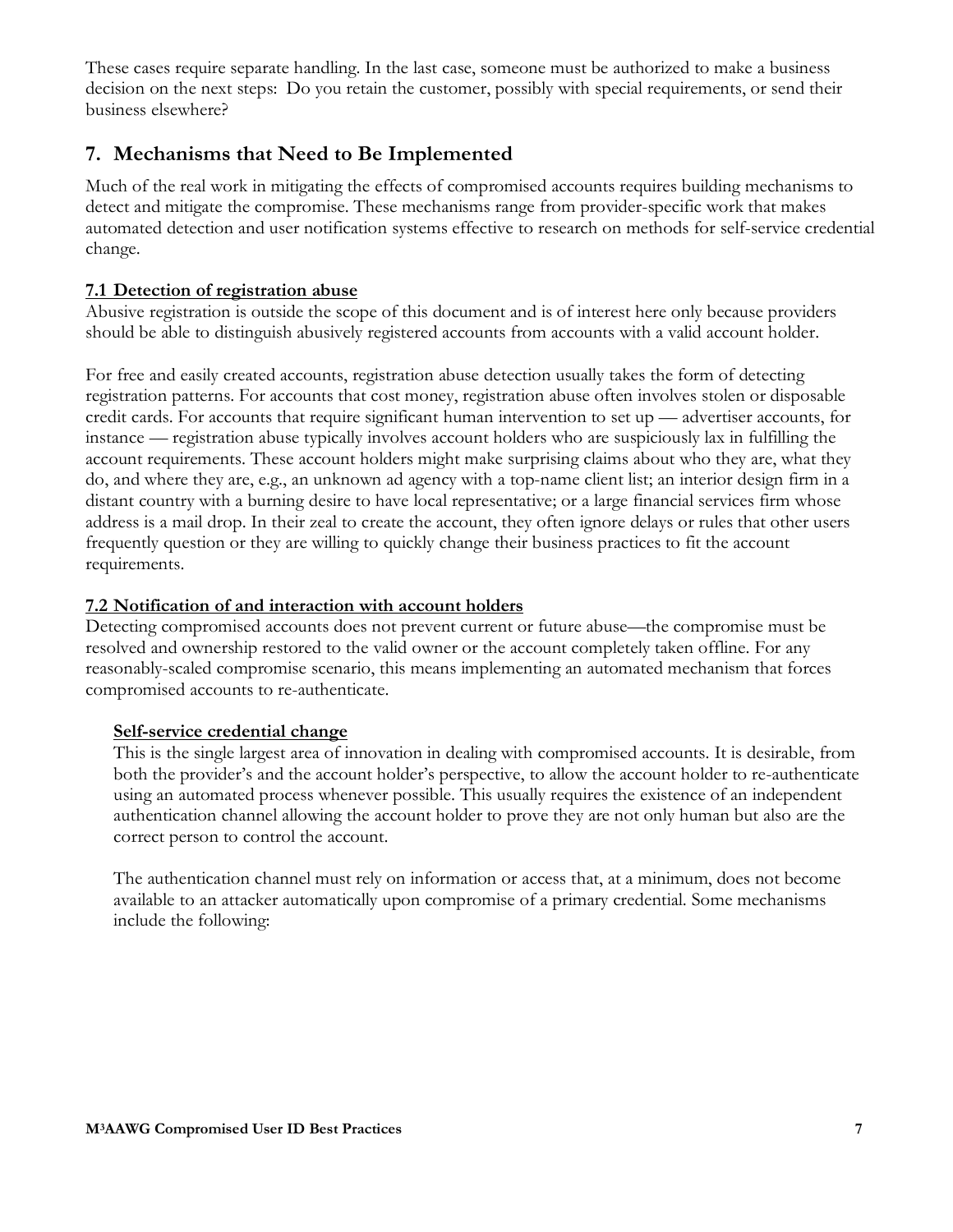#### **Secret questions**

A question or set of questions set up, usually at account creation time, with answers theoretically known only to the account holder that can be used to authenticate the user after a compromise.

| Pros                   | Cons                                                               |
|------------------------|--------------------------------------------------------------------|
| • Familiar to the user | • Hard to automatically verify because answers are relatively long |
|                        | free-form text susceptible to all sorts of variation that are      |
|                        | unimportant to humans but important to machines.                   |
|                        | • Most users pick questions where the answer is either easily      |
|                        | guessable, e.g., "What color is the sky," or researchable, e.g.,   |
|                        | "What school did you go to," or both, e.g., "What was your"        |
|                        | first pet's name?"                                                 |
|                        | • Phishing and social engineering attacks routinely ask for the    |
|                        | answers to secret questions so spammers may have already           |
|                        | obtained the information and can provide the correct answer.       |
|                        | • Users frequently forget the answer they gave to a secret         |
|                        | question, a problem that becomes worse if the answer changes       |
|                        | over time, e.g., "What is your favorite movie?"                    |

#### **Alternate contact methods**

Require a phone number or independent email address associated with the account where the authentication data can be sent.

| Pros                                                                        | Cons                                                                                                                                                                                                                                                                                                                                                                                                                                                                                                                                                                                                                                                                                                                                                                                                                                                                                                                                                                                                                                                                                                                                                                                                                                                                                                                                                                                                                                          |
|-----------------------------------------------------------------------------|-----------------------------------------------------------------------------------------------------------------------------------------------------------------------------------------------------------------------------------------------------------------------------------------------------------------------------------------------------------------------------------------------------------------------------------------------------------------------------------------------------------------------------------------------------------------------------------------------------------------------------------------------------------------------------------------------------------------------------------------------------------------------------------------------------------------------------------------------------------------------------------------------------------------------------------------------------------------------------------------------------------------------------------------------------------------------------------------------------------------------------------------------------------------------------------------------------------------------------------------------------------------------------------------------------------------------------------------------------------------------------------------------------------------------------------------------|
| Particularly easy to<br>automate<br>Understandable to the<br>account holder | • Account holders may be unwilling to provide cell phone<br>numbers for privacy or expense reasons and some may not<br>have cell phones.<br>Account holders may not wish to either link the account to an<br>existing email address or set up a second email address.<br>• Account holders that provide the information often make<br>errors when entering the answers. This can be mitigated<br>through verification processes but legitimate account holders<br>often fail to complete the verification processes. This is also<br>problematic because holders of inaccurately entered email<br>addresses who receive verification notices in error rarely<br>respond to deny the linkage.<br>• Account holders often set up two email accounts as reciprocal<br>alternate contacts, meaning that as soon as one is<br>compromised, the other is also compromised.<br>• Account holders often use the same password on multiple<br>accounts and spammers know to try the same credentials on<br>various accounts held by the same person. As a result, even if<br>the primary account that is compromised is not an email<br>account, the spammer may gain access to the owner's email<br>account by trying the previously obtained user name and<br>password.<br>• Account holders often fail to update the information when they<br>lose control of the alternate channel, turning a safety measure<br>into another route for compromise. |

 $\overline{\phantom{a}}$